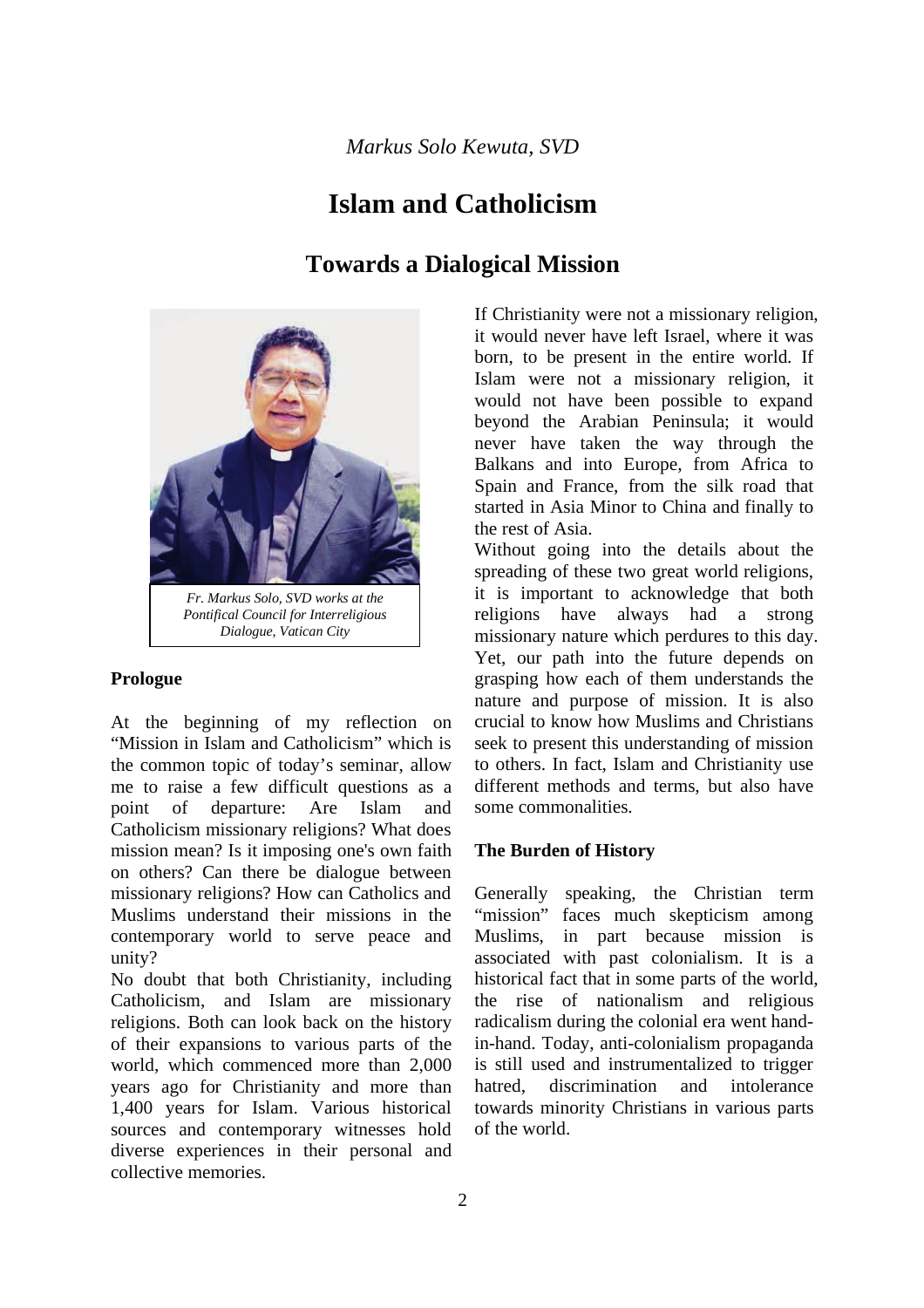This is based on the argument that Christians are colonial minions, and Christianity is the religion of western colonialists. This attitude is due, among other things, to the history of missions in the period of colonialism, tragically marred by the linking of "the 3G" (gold, glory and gospel), as the saying goes. Also, some Muslims mistakenly claim that Western is, automatically, Christian, and Christians outside Western environments are, therefore, foreigners with no right to exist.

In some other parts of the world, Christian mission is considered with suspicion as a strategy for converting people who do not believe in Jesus Christ. This misunderstanding happens along with lack of knowledge about various denominations within the Christianity, leading to a shortsighted generalization that all people who believe in Jesus and wear the cross are one and the same. It is imperative that this be corrected, because various denominations have different understandings and practices of mission based on different interpretation of the sending commissions initiated by Jesus and recounted in the Holy Bible.

In Islam, *da'wah* is the rough equivalent of mission in Christianity. *Da'wah* activities are aimed, in some parts of the world, to counter and neutralize Christian missionary efforts. In Indonesia there is, for example, the Muslim Muhammadiyya mass organization that claims around 50 million followers in the country and preaches an orthodox Sunni Islam. It was established on 12 November 1912 in conscious resistance to Christian influences at the same time, and it imitated methods of social assistance used by Christian missionaries. Theologically, *da'wah*, however, does not play nearly as important a role in Islam as mission does in Christianity, where it is one of the basic theological principles. I will return to this key difference momentarily.

#### **Catholic Mission: Post Conciliar Paradigm Shift**

The reality of mission in the Church is based on Jesus' commandment in the last chapter of the Gospel of Matthew. Its practice has evolved over time, up to the present moment, which is imprinted by the paradigm shift of the Second Vatican Council.

Jesus ended His three years of proclamation by instituting the universal mission that He Himself gave to the disciples, and thus to Christians in all generations. "All authority in heaven and on earth has been given to me. Go, therefore, make disciples of all nations; baptize them in the name of the Father and of the Son and of the Holy Spirit, and teach them to observe all the commands I gave you. And look, I am with you always; yes, to the end of time" (Matt. 28:18-20).

The Second Vatican Council's Document on Mission Activity, "*Ad Gentes*," states the very nature and goal of the Catholic Missions, saying: "*Divinely sent to the nations of the world to be unto them "a universal sacrament of salvation," the Church, driven by the inner necessity of her own catholicity, and obeying the mandate of her Founder (cf. Mark 16:16), strives ever to proclaim the Gospel to all men*" (AG 1).

Furthermore, quoting from article 6 of the Document "*Ad Gentes*:" "*Missions is the term usually given to those particular undertakings by which the heralds of the Gospel, sent out by the Church and going forth into the whole world, carry out the task of preaching the Gospel and planting the Church among peoples or groups who do not yet believe in Christ… The proper purpose of this missionary activity is evangelization*" (AG 6).

The Document also emphasizes clearly the missionary character of the Church, explaining "*The pilgrim Church is missionary by her very nature, since it is from the mission of the Son and the mission of the Holy Spirit that she draws her origin, in accordance with the decree of God the Father*" (AG 2).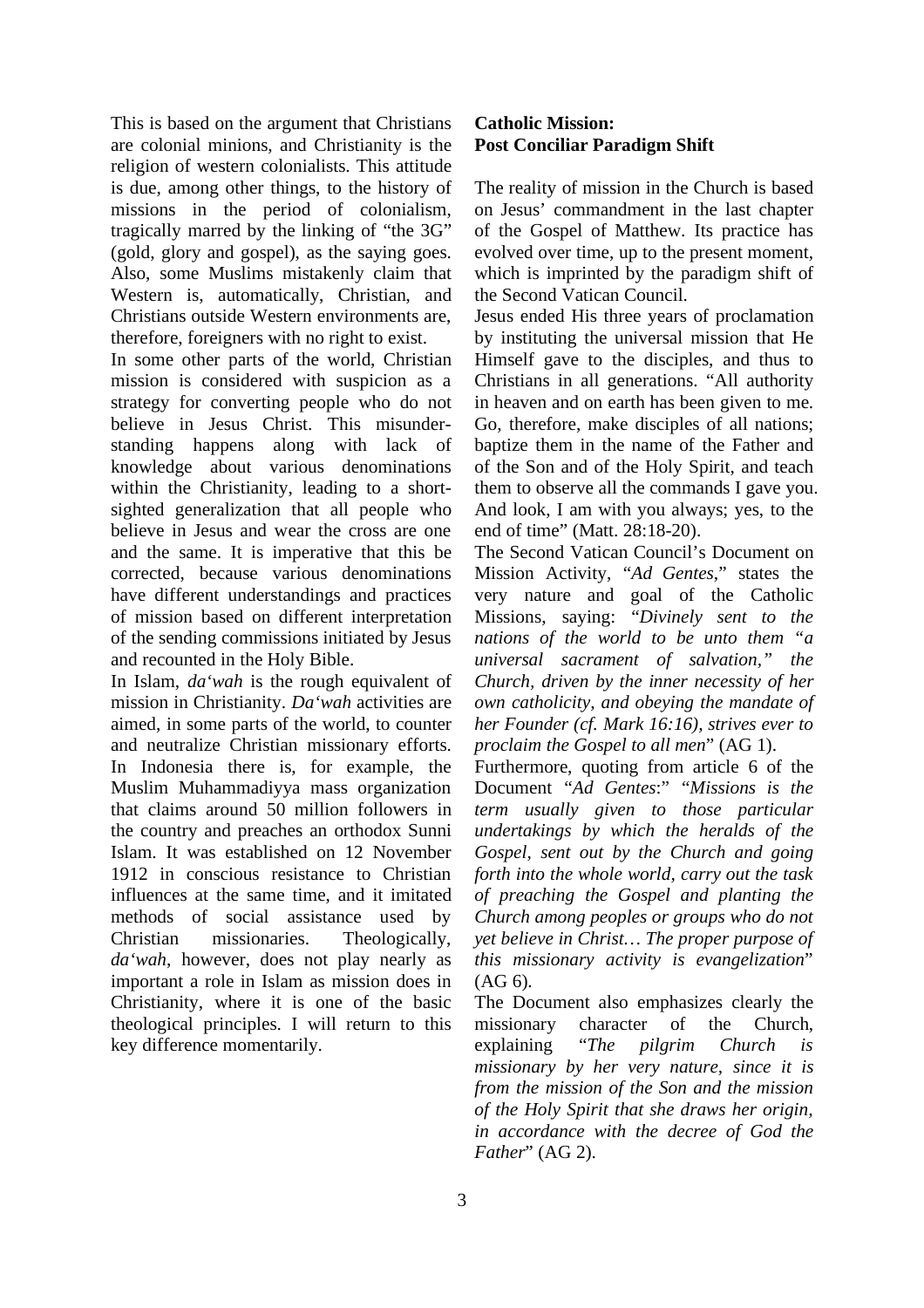Therefore, from the beginning, Christians have tried to fulfill this mission of Jesus in various ways, and they continue these efforts today. If they did not, they would be unfaithful to the mission of Jesus. The Church firmly believes that Jesus Christ, the Word made flesh and Son of the Father, has an absolutely unique role in the salvation of the world. Christians are continually being called by God Himself to continue Christ's saving mission.

Two things stand out here: First, the mission of the Church is strictly based on theological grounds and derived from the innertrinitarian sending process. Secondly, mission is not an additional task of the church that can be assigned arbitrarily among its members; rather, mission is an essential characteristic of the community of followers of Jesus and is included in the comprehensive task of the church, a salvation-mediating sign of relationship with God and the unity of the entire human family. It finds its concrete form in the proclamation of the Gospel everywhere on earth. Christian mission is the evangelization of peoples. Accordingly, "evangelization" is the new name of the Christian mission today. Developing the teachings of the Second Vatican Council, Pope Paul VI elaborates on this theme in his Apostolic Letter *Evangelii nuntiandi* of December 8, 1975.

According to this ground-breaking Letter, missionary activity and preaching consist initially of a "testimony without words." (cf. EN 21) Evangelization takes place through the lives of Christians, inspired and based solely on love and truth. Through testimony without words, the Christians awaken in the hearts of those who see their lives irresistible questions: "Why are they like this? What - or who - is it that inspires them? Why are you with us?" Indeed, such a testimony is a silent but powerful and effective preaching of the Good News.

This new paradigm is, in fact, different from the way the Church had usually understood and practiced missionary activity before the Second Vatican Council. However, this way of the evangelization is rooted in the Gospel,

as we see in the parables of the salt of the earth and the light of the world (Matt. 5,13- 16), and of the leaven (Matt. 13,33). Because it is based on love and fraternity, it is truly effective. It is, in a nutshell, about the efforts of the disciples of Jesus to be, as expressed in "*Ad Gentes*," "*one with men of every condition, but especially with the poor and the afflicted. For them, the Church gladly spends and is spent (cf. 2 Cor. 12:15), sharing in their joys and sorrows, knowing of their longings and problems, suffering with them in death's anxieties. To those in quest of peace, she wishes to answer in fraternal dialogue, bearing them the peace and the light of the Gospel*" (cfr. AG 12).

Following this paradigm, mission in the Catholic Church is neither forced conversion nor proselytism, neither imperialism nor hegemony, but a life testimony and acts of charity in the spirit of Gospel, carried out in respectful way, keeping the inviolable human dignity of every person, personal freedom and human rights.

In fact, mission in the Catholic church is inseparable from inculturation, which denotes the presentation and re-expression of the Gospel in forms and terms proper to a local culture. It results in the creative reinterpretation of both, without being unfaithful to either. Evangelization respects culture as part of the human phenomenon and as a human right. The Church is aware that the manipulation or oppression of culture is, therefore, an abuse. The Church is much more convinced, and it is its real experience, that the preaching of gospel is enriched by the adaption of the values of Gospel with the local cultural elements. This helps people to recognize that the Good News of God has to do with their concrete life. Imposing foreign cultures and way of life incorporated in the religion into a local culture will create social segregation, alienation and lead, at the end of the day, to a new colonialization in the name of religion.

To conclude this section on a new paradigm of mission, one could say that the Catholic Church has a code of conduct concerning missions, based on at least the following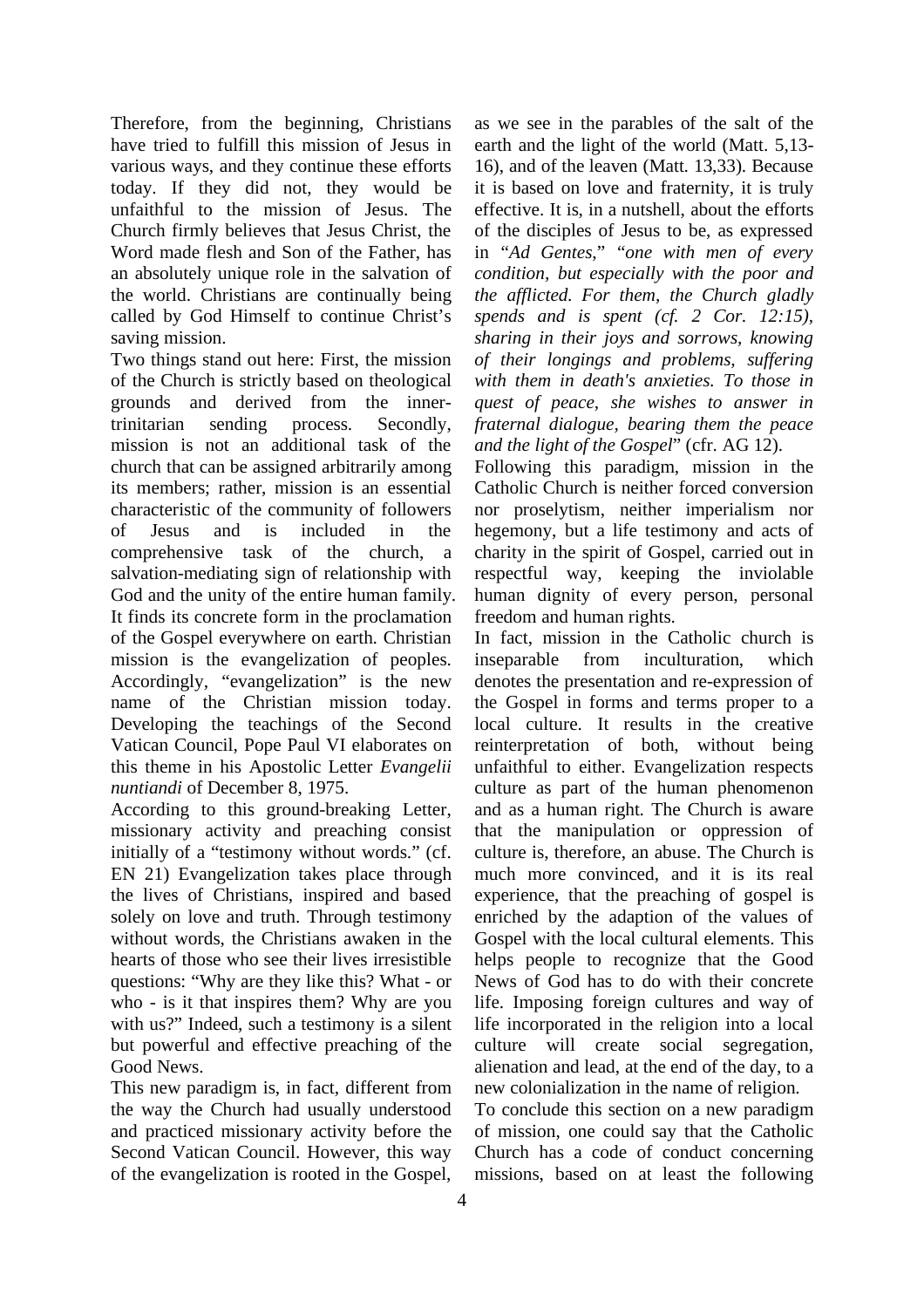three documents of the Second Vatican Council:

## **First**:

The Second Vatican Council's Decree on the Mission Activity of the Catholic Church, *Ad Gentes*, gives a sound explanation about the reason of its missionary activity emphasizing particularly on the principle of divine love, saying: "*Christian charity truly extends to all, without distinction of race, creed, or social condition…For as God loved us with an unselfish love, so the Church is also one with men of every condition, but especially with the poor and the afflicted… sharing in their joys and sorrows, knowing of their longings and problems, suffering with them in death's anxieties. To those in quest of peace, the Church wishes to answer in fraternal dialogue, bearing them the peace and the light of the Gospel*" (AG 12).

## **Secondly**:

Declaration on the Relation of the Church to Non-Christian Religions, *Nostra aetate*, says: "*The Catholic Church rejects nothing that is true and holy in these religions…. "The Church, therefore, exhorts her sons, that through dialogue and collaboration with the followers of other religions, carried out with prudence and love and in witness to the Christian faith and life, they recognize, preserve and promote the good things, spiritual and moral, as well as the sociocultural values found among these men*" (NA 2).

## **Thirdly:**

Declaration on Religious Freedom, *Dignitatis Humanae*, emphasizes that freedom of religion is to be granted to all equally (DH 6). By saying this, the Catholic Church renounces every kind of proselytism and forced conversion which are against human dignity and human rights.

#### **Islam and Da'wah**

The discourse on "mission" in Islam is linked to the term *da'wah.* The Arabic word *da'wah* ( ةوعد ; plural *da'wāh*) expresses the sense of "call" or "invitation". It derives from the verb *du'ā'*, which means "to call" and leads to word "*dā'ī*, the active participle form which means "one who calls or invites".

The most quoted qur'anic verse to legally authorize *da'wah* is Surah al-Nahl (16,125) "Invite all to the Way of your Lord with wisdom and kind advice, and only debate with them in the best manner. Surely your Lord 'alone' knows best who has strayed from His Way and who is 'rightly' guided". Da'wah is, therefore, an invitation to goodness or to something good.

In conjunction with the meaning of Islam, which is surrender or submission to Allah, *da'wah* is understood to mean inviting someone to the way of submission and surrender to Allah.

As a matter of fact, there is no single meaning of *da'wah* in Islam. It can mean merely sharing information, inviting Muslims and non-Muslims, as well (centrifugal), towards a better understanding of the Islamic faith, leaving it up to the listeners to make their own choices. *Da'wah* can also indicate efforts of believers (centripetal) to help fellow Muslim better understand the Islamic teachings (as represented mostly by the contemporary Muslim scholar from Egypt Muhammad Abduh (1849-1905) and his Syrian disciple, Rashid Rida (1865-1935). Lastly, there are the outward efforts through territorial expansions to convert others to Islam. The latter seems to be represented by traditionalconservatives who are a tiny minority within Islam.

Muslims, generally, do not like to talk about Islamic "mission" because God's messengers (missionaries) are understood to be the most important prophets, not every Muslim believer. With the sending of Muhammad, the "seal of the prophets" (*khatam an-nabiin*, Sura 33,40) and the revelation of the Koran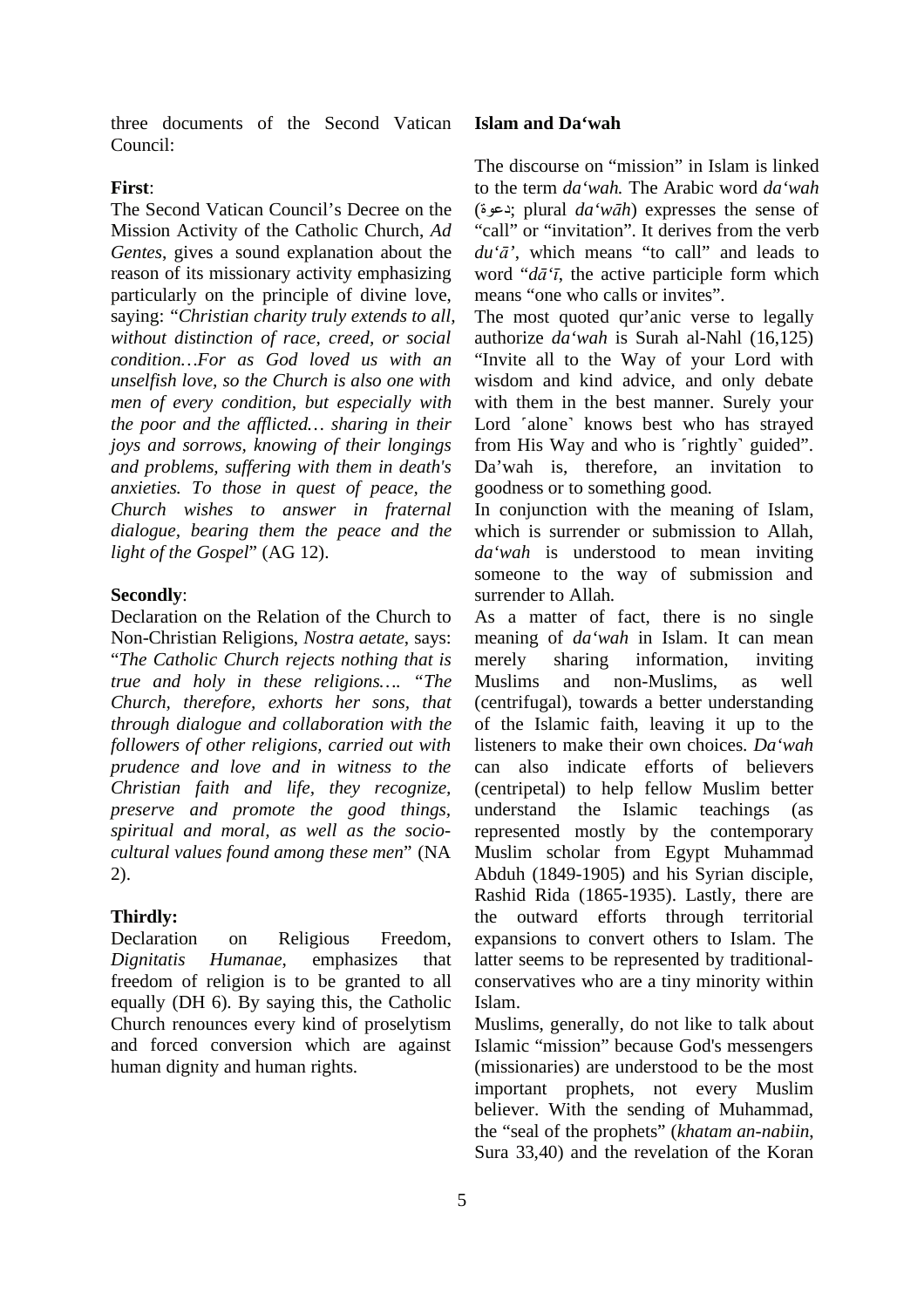(*al-nuzūl al-Qur'ān*), the divine mission has come to an end.

Nevertheless, Islam is a "missionary" religion in the sense that it is designed to spread. It claims universal validity that "most people do not know", as we read in the *qur'an*: "*We have sent you ˹O Prophet˺ only as a deliverer of good news and a warner to all of humanity, but most people do not know*" (Surah Saba 34:28). Its goal is the establishment of the Islamic order all over the world and over all areas of life. This is accomplished through "*tabligh*" (preaching), "*khutbah*" (sermon), "*nasehat*" (advices), and "*fatwa*" (a formal ruling or interpretation on a point of Islamic law, given usually by a Mufti). Some scholars tend to categorize the ways of *da'wah* under two forms of "*jihad*", which are the minor and major efforts for the cause of Allah (*fī as-sabīlillāh*).

"*Da'wah*" is a form of jihad; both major and minor jihad. In the context of Islamic law, "*Da'wah*" is the call or invitation to individuals or groups of people to accept Islam or to submit to Allah. According to the Islamic understanding, they are asked to return to Islam, since all people are actually born as Muslims. As mentioned above, Surah An-Nahl 6,125 speaks about a general invitation to all, but with wisdom and kind advice.



Being together and dialogue with a Jewish Rabbi and a Sikh Leader

#### **Towards A Dialogical Mission**

The future mission and *da'wah* activity of Christians and Muslims need to move from rivalry to dialogue in two ways: first, among the Christian and Muslim missionaries (*dā'ī*) in the mission areas; secondly, between the Christian and Muslim missionaries and the local people. The transformation from rivals to partners in the mission depends on the understanding of interreligious dialogue for both partners. Both Christians and Muslims define interreligious dialogue as an encounter in an atmosphere of freedom and openness, to promote, develop and enhance good relations and sincere friendship. It involves the attempt to listen to the other and to understand his/her religion in a respectful climate, hoping to find opportunities for constructive collaboration.

It is our common understanding that a genuine dialogue is not a one-way street, but a reciprocal communication on the basis of three principal elements: openness, listening and active participation. This understanding emphasizes a fundamental aspect: learning from each other. People who enter into encounter keep in mind that the partner of dialogue has something good to offer and something valuable to share.

Learning from the other is the result of listening with open mind and open heart,

perception, and respect. Claiming truth and questioning the position of the other in an oppositional way will not be preeminent if mutual understanding is to flourish.

However, an honest questioning on the informative level can help to clarify the message and avoid misunderstandings. The questioning in dialogue neither leads to denying the truth claim of the other, nor to emphasizing or relativizing one's own claim to truth. Rather, the competition of the truth claims become the starting point for interreligious learning.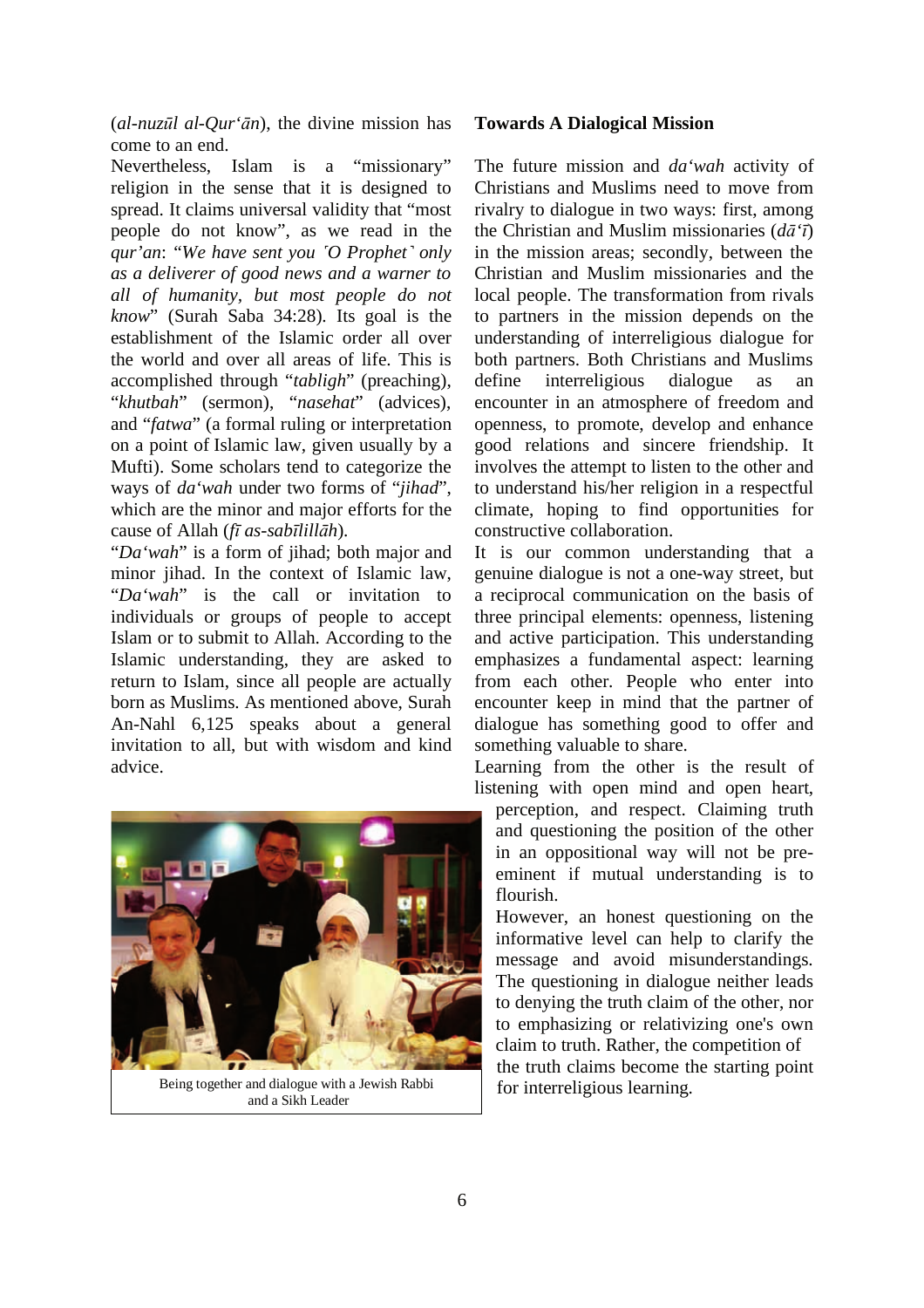A clear reference for interreligious learning can be found in the Council document *Dignitatis humanae*: "*Truth, however, is to be sought after in a manner proper to the dignity of the human person and his social nature. The inquiry is to be free, carried on with the aid of teaching or instruction, communication and dialogue, in the course of which men explain to one another the truth they have discovered, or think they have discovered, in order thus to assist one another in the quest for truth. Moreover, as the truth is discovered, it is by a personal assent that men are to adhere to it*".

#### (*Dignitatis Humanae* 3)

Learning from each other could raise the question of whether one's own revelation or religious truth is basically incomplete. It is just a matter of learning through others and from other religions, what would have been learned in one's own religion, but has not been learned. It must first be assumed that every revelation has its full claim to truth. God is perfect, but man is not. Human limitedness in understanding God's revelation should make him or her more aware about the importance of mutual learning and enrichment on the path of life towards the absolute truth. All believers are Truth seekers, not finders of the Absolute Truth.

Here are some examples of *reciprocal learning*:

- Muslims help us better understand the importance of prayer, fasting and almsgiving in everyday life;

- Hindus urge us towards meditation and contemplation;

- Buddhists give us witness to detachment from material goods and of respect for life;

- the disciples of Confucius encourage us to respect elders and ancestors and to exercise filial piety;

- Taoists accompany us in the search for simplicity and humility;

- the followers of non-Christian religions also find aspects of Christianity that can help their own spiritual growth: the concept of a God who has human face, a God who calls us by

our name, a God who is interested in our lives and who became a man;

- the unity and universality of the Catholic family, spread throughout the world, holds open the door of hope and spreads love without exceptions.

Islam strives, as taught by *al-Qur'an*, to do good and to avoid evil (*amr bi al-ma'rūf wa al-nahī 'an al-munkar*, Surah 4:110) or to compete in good things: "*So compete with one another in doing good*" (Surah 2:148). Based on mutual learning, Christian and Muslims are partners in the mission, sharing good with people by respecting their rights and inviolable dignity.

In this sense, mission and *da'wah* have to be dialogical which means that our faiths encounter the local or indigenous cultures, habits, customs and faiths in an atmosphere of openness, mutual respect, and understanding. We strive to communicate the Good News and the commandments of God to others without compulsion and any kind of violence, keeping in mind that dialogue cannot replace mission nor can mission replace dialogue. (cf. *Redemptoris Missio: On the Permanent Validity of the Church's Missionary Mandate*, Pope John Paul II, 7 December 1990).

The Catholic Church states clearly in the Document "Dialogue and Proclamation," published by the Pontifical Council for Interreligious Dialogue in 1991, that dialogue and proclamation are very closely linked to one another: "*Both "are authentic elements of the Church's evangelizing mission… intimately related, but not interchangeable*" (DP p. 208). The dialogical method of the mission will enhance the sincerity of the reasons of our missions, support reciprocity in giving and receiving for mutual knowledge and enrichment.

#### **Some Concluding Remarks**

As we pursue this challenging dialogic method, there are several bedrock principles to keep in mind that lead to best practices.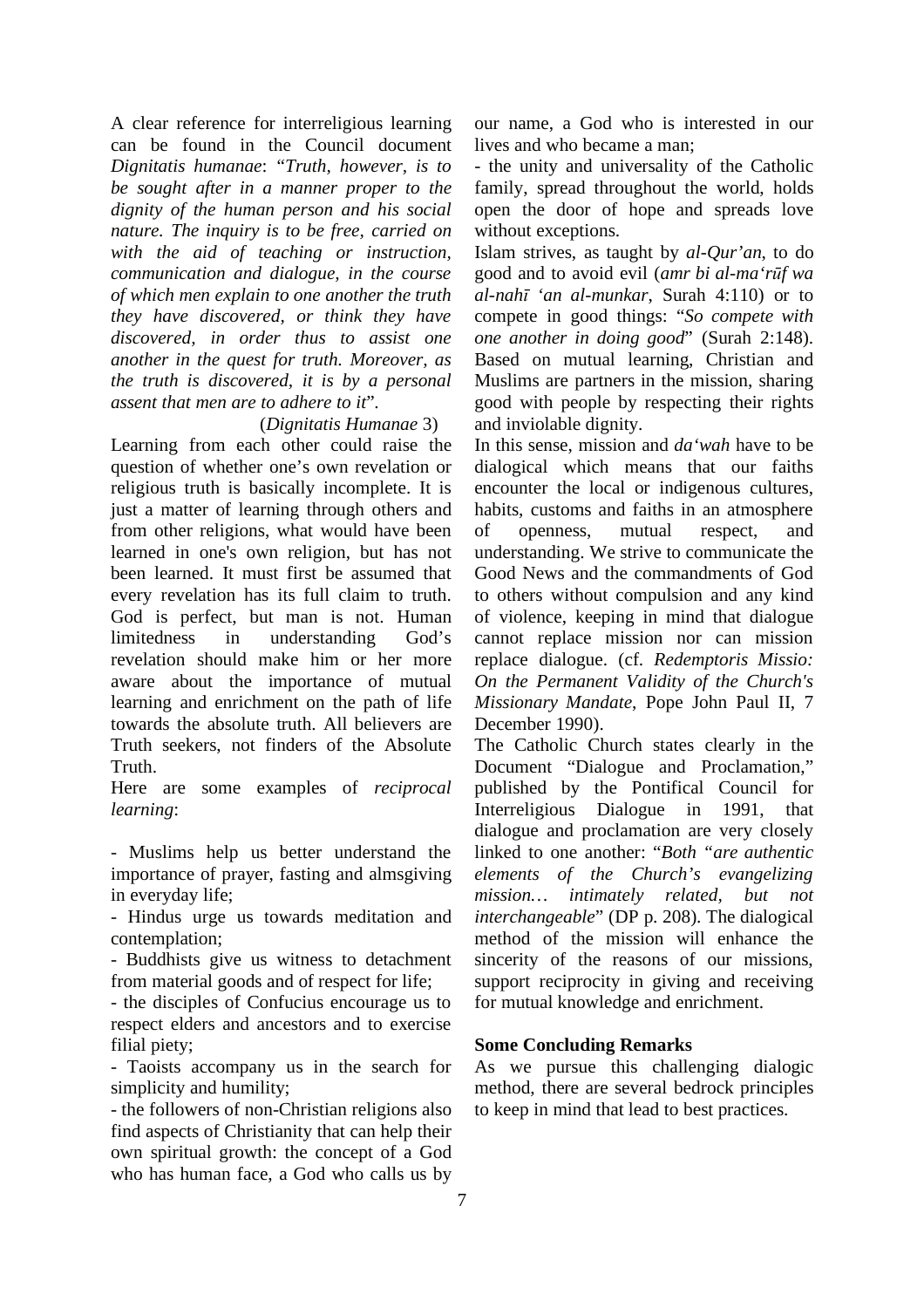**First**, both the Bible and the Qur'an speak of God as the One calling and sending, and the believers as the ones responding actively and obediently. Having this in mind, both Christians and Muslims must allow God to be in the center of the missionary activities and deny all kinds of human interests. Neglecting God's supremacy in the mission will lead to the instrumentalization of mission for private agendas that will destroy relations with God and others.

**Secondly**, the future of Christian-Muslim relations requires a decolonization of the mind and the creation of a new mental map in which Islam and Christianity increasingly co-exist in shared geographical, cultural, social, economic and political spaces. The Document "*Human Fraternity for Peace and Living Together*," signed by *Pope Francis* and the Grand Imam of al-Azhar, *Dr. Ahmad al-Tayyib*, pleads with us not to use the terms "majority" or "minority," because in front of the law each and every person is a full citizen of the same country with the same rights and duties. Moreover, labelling Muslims as Arabs and Christians as Westerners is incorrect and divisive.

**Thirdly**, Christian mission and Islamic *da'wah* should not utilize self-serving apologetics by addressing the weak points in other religions or quarrels and hostilities from the past, but, as emphasized by the Document *Nostra Aetate* "t*o forget the past and to work sincerely for mutual understanding and to preserve as well as to promote together for the benefit of all mankind social justice and moral welfare, as well as peace and freedom*" (NA 3).

**Fourthly**, Christians and Muslims are called to liberate people from various kinds of oppressions and miseries. Our mission becomes more authentic when we can give people back their freedom and their dignity as human beings, created and loved by God. This is an urgent need, as more than half of the believers of both religions live in the socalled third world, shadowed by bitter poverty and illiteracy.

**Fifthly**, each religion is by nature exclusive, based primarily on truth claims about the way of salvation. Nevertheless, the mission and da'wah should never misunderstand the concept of pluralism. Pluralism does not mean that all religions are equal, that all religions have the same truth, or even that the truth of each religion is relative. Instead, it acknowledges two fundamental facts: *first,* there are various religions and each religion has its own truth; *secondly,* despite various paths towards God, the eternal Truth, each and every seeker of God has equal rights. Pluralism is, therefore, not another word for theological or practical syncretism.



Celebrating the Diversity in Mazara del Vallo, the first place of arrival of Muslim in Sicily

## **Epilogue**

The various biblical and qur'anic sources I have quoted above underline that our religions are about beauty and salvific transcendence, and not about violent ideology against people's freedom and human dignity. On the contrary, our religions can transform the whole of human life in respectful and reasonable ways.

Both sides should learn from each other for mutual enrichment and for common efforts to serve people with all their vulnerability, but not the other way around, in order to make the other an enemy or a stumbling block. It is important, from time to time, to re-clarify and re-assert our goals and our